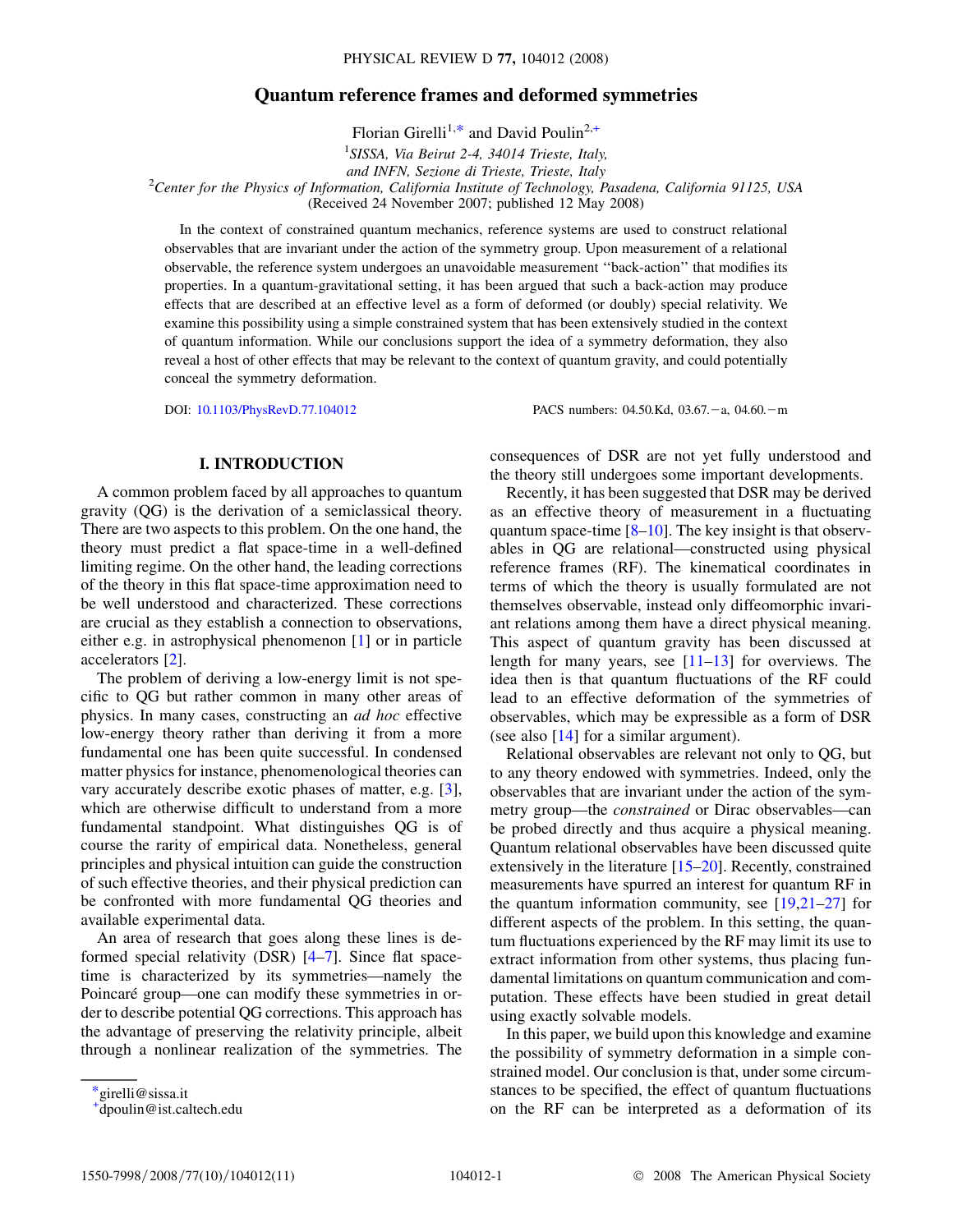symmetry group. While the analogy between the model investigated here and QG is far from perfect, we believe that our analysis supports the idea of DSR as an effective low-energy theory. This conclusion is corroborated by some nontrivial properties of many-particle observables common to the two models, which we briefly outline. On the other hand, we also point out a number of other consequences of the quantum fluctuations of the RF—in particular their fundamentally irreversible nature—that were overlooked in the QG context and may require further investigation.

The remainder of this paper is organized as follows. In the next section, we summarize the proposal  $[8-10]$  $[8-10]$  of DSR as an effective theory of measurement on a fluctuating quantum space-time. Section III presents the constrained model to be investigated in this paper and provides a detailed description of the measurement back-action on the RF [\[27\]](#page-10-0). Section IV addresses the possibility of experimentally detecting the measurement back-action in this simple model, and places fundamental constraints on the regime where it can be detected. The following section addresses the possibility of extending those conclusions to the context of DSR, and also presents other analogies existing between the two models. Finally, Sec. VI summarizes our conclusions.

## II. DEFORMED SPECIAL RELATIVITY

Deformed special relativity is motivated by the existence of a universal quantum-gravitational energy scale  $M_p$ , the Plank mass. Imposing a Planckian maximum value to either the energy or the 3-dimensional momentum conflicts with the usual realization of the boost sector of the Lorentz group, which mixes all different length scales. However, a cutoff is consistent with a deformed—or more precisely nonlinear—realization of the Lorentz symmetry. As a consequence, the mass shell relation is modified to

<span id="page-1-0"></span>
$$
E^{2} = m^{2} + p^{2} \rightarrow E^{2} = m^{2} + p^{2} + \sum_{n=1}^{\infty} \alpha_{n}(p, M_{P}), \quad (1)
$$

where  $\alpha_n$  is a function of dimension mass squared, and  $p=|\vec{p}|.$ 

There are various ways to incorporate this deformation, for example, using quantum groups technics [[28\]](#page-10-0). A more pedestrian way consists in directly defining a nonlinear realization of the Lorentz group on momentum space, leaving the space-time construction aside. To do so, one assumes the existence of an auxiliary momentum variable  $\pi$  carrying a linear representation of the Lorentz group. This auxiliary momentum is related the physical momentum  $p$  via a nonlinear *invertible* "deformation map":

$$
p = \mathcal{U}_{M_P}(\pi). \tag{2}
$$

The choice of  $\mathcal{U}_{M_p}$  is a priori arbitrary, and additional physical consideration and empirical observations are required to constrain it. The resulting action of the Lorentz group on p becomes nonlinear

$$
p \to \mathcal{U}_{M_p}(L \cdot \mathcal{U}_{M_p}^{-1}(p)), \tag{3}
$$

where  $L \in SO(3, 1)$ . The Casimir associated to these deformed symmetries has the general form of Eq. [\(1](#page-1-0)).

The nonlinear relation between p and  $\pi$  can always be interpreted as a coordinate change, so a priori it has no physical consequence. To encode new physics, additional physical inputs are required, and there are many ways to do so. For instance, the action of the Lorentz symmetry on space-time can be specified and, combined with its nonlinear action on  $p$ , it will generally imply a nontrivial addition for the coordinate  $p$  for multiparticle states. Noncommutative geometry [\[28,29\]](#page-10-0) is an implementation of that approach. Alternatively, the coordinates p and  $\pi$ can be given a direct physical interpretation in terms of other fields. In Refs.  $[8-10]$ , it was suggested that p is the momentum as measured with respect to a physical RF while  $\pi$  is the kinematical momentum.<sup>1</sup> More explicitly, consider a space-time reference frame, that is a tetrad  $e^{\mu}{}_{\alpha}$ , where  $\mu$  labels space-time coordinates and  $\alpha$  labels different vectors, independent of the chart. If a particle has a momentum  $\pi_{\mu}$ , the measured components  $p_{\alpha}$  of this momentum are defined as

$$
p_{\alpha} = \pi_{\mu} e^{\mu}{}_{\alpha}.
$$
 (4)

In Minkowski space-time, the tetrad is trivial  $e^{\mu}{}_{\alpha} \sim \delta^{\mu}{}_{\alpha}$ so  $\pi$  and p coincide. Upon change of reference frame<sup>2</sup>

$$
e^{\mu}{}_{\alpha} \to \bar{e}^{\mu}{}_{\alpha} = L^{\beta}{}_{\alpha} e^{\mu}{}_{\beta},\tag{5}
$$

the measured components of the momentum are transformed as

$$
p'_{\alpha} = \pi_{\mu}\bar{e}^{\mu}{}_{\alpha} = L^{\beta}{}_{\alpha}e^{\mu}{}_{\beta}\pi_{\mu} = L^{\beta}{}_{\alpha}p_{\beta}.
$$
 (6)

Thus, p carries a linear realization of the Lorentz symmetries. Notice how the Lorentz transformation produces linear combinations among the different vectors labeled by  $\alpha$ . It is not affecting the space-time indices which are chart dependent and therefore not physical.

To obtain a nonlinear realization of the symmetry, we consider a quantum theory and assume that there is an interaction between the RF and the system of interest, leading to a nontrivial "mixing" between them. Thus,  $\pi$ ,  $e_{\alpha}$ , and  $p_{\alpha}$  will henceforth denote quantum operators. Without a complete theory of QG, it is not possible to fully specify what this interaction should be. Nonetheless, it has been argued that an effective treatment of the quantumgravitational fluctuations of the tetrad field can produce such mixing. Aloisio et al. [10] modeled a particle travel-

<sup>&</sup>lt;sup>1</sup>In this setting, the space-time construction is not completely clear, and the authors did not discuss multiparticles states. <sup>2</sup>

 $W<sup>2</sup>$ We consider only Lorentz transformation and leave out translations for the sake of clarity.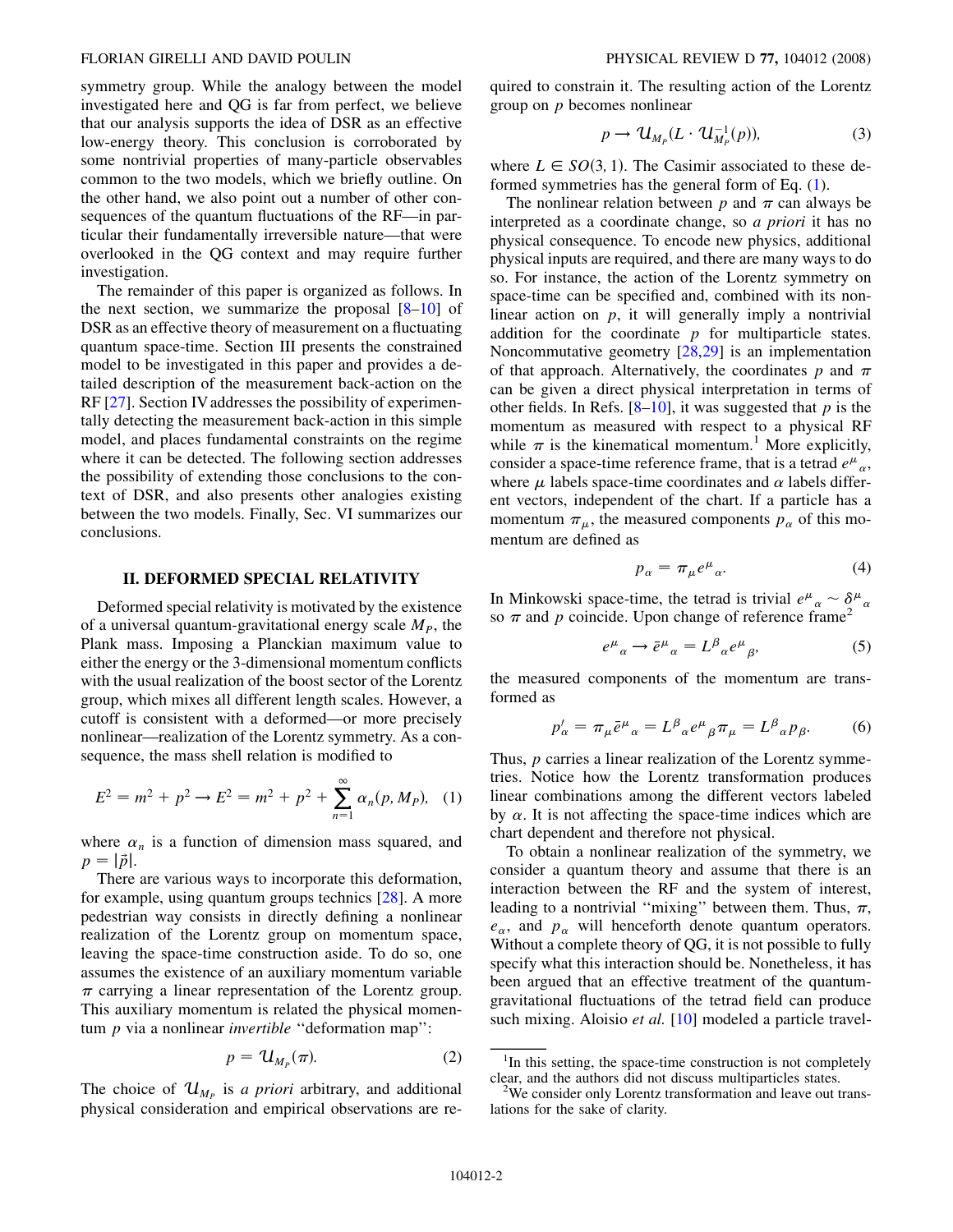<span id="page-2-0"></span>ing in a fluctuating space-time by adding a stochastic term to the tetrad field. The measured momentum, they argued, should then be defined with respect to an average tetrad

$$
E^{\mu}{}_{\alpha}(e,\pi,M_P) = \langle e^{\mu}{}_{\alpha}\rangle, \tag{7}
$$

where  $\langle \cdot \rangle$  denotes the average of a quantity over a space-<br>time region of size dictated by the de Broglie wavelength time region of size dictated by the de Broglie wavelength of the particle  $\lambda = 1/E$ .

Making further assumptions about the behavior of the fluctuations, they argued that this average can be encoded in the form of a reversible nonlinear map

$$
e^{\mu}{}_{\alpha} \stackrel{\mathcal{U}_{M_p}}{\rightarrow} E^{\mu}{}_{\alpha}(e, \pi, M_P). \tag{8}
$$

Lorentz transformations act linearly on the tetrad field  $e_{\alpha}$ , so their effect on the average tetrad  $E_{\alpha}$  is specified by the following commutative diagram:

$$
\begin{array}{ccc}\ne^{\mu}{}_{\alpha} & \to^{L} & \bar{e}^{\mu}{}_{\alpha} = L^{\beta}{}_{\alpha}e^{\mu}{}_{\beta} \\
\downarrow \mathcal{U}_{M_{P}} & \downarrow \mathcal{U}_{M_{P}} & \\
E^{\mu}{}_{\alpha} & \to^{\tilde{L}} & \bar{E}^{\mu}{}_{\alpha}.\n\end{array} \tag{9}
$$

This, in turn, induces a nonlinear transformation of the measured momentum p:

$$
p_{\alpha} = \pi_{\mu} E^{\mu}{}_{\alpha} \rightarrow p'_{\alpha} = \pi_{\mu} \bar{E}^{\mu}{}_{\alpha} = \pi_{\mu} \mathcal{U}_{M_P}(L \cdot \mathcal{U}_{M_P}^{-1}(E)).
$$
\n(10)

When the fluctuations have appropriate symmetries, the map  $\mathcal{U}_{M_p}$  takes the simple form  $E^{\mu}_{\alpha} = F(e, \pi, M_p)e^{\mu}_{\alpha}$ ,<br>and  $F(e, \pi, M) \rightarrow 1$  when  $M \rightarrow \infty$ . For example,  $n =$ and  $F(e, \pi, M_P) \to 1$  when  $M_P \to \infty$ . For example,  $p_\alpha = F(e, \pi, M_P) e^{\mu} \pi$ , with  $F(e, \pi, M_P)e^{\mu}{}_{\alpha} \pi_{\mu}$  with

$$
F(e, \pi, M_P) = \frac{1}{\sqrt{1 - \frac{\pi_\mu e_0^\mu}{M_P}}}
$$
(11)

would generate the analog of the Magueijo-Smolin disper-sion relation [\[30](#page-10-0)].

In short, the physical picture proposed in Refs.  $[8-10]$  $[8-10]$  is that physical observables are defined with respect to RF, and any interaction between the system of interest and the RF (including interactions required to perform a measurement) will modify the state of the RF, and hence the value of measured quantities. This picture is quite elegant and largely agrees with the conclusions reached in Ref. [\[27\]](#page-10-0) in the context of quantum information. Ironically however, the mechanism outlined above does not exactly fit into this picture. The mixing between the system and the RF is caused not by an interaction or measurement, but indirectly by setting a coarse-grained scale that depends on the energy of the measured particle. The model we will consider in the next section adheres more closely to the original philosophy [[8\]](#page-9-0).

## III. DIRECTIONAL REFERENCE FRAME

#### A. Quantum gyroscopes

The previous section presented an argument for the deformation of the Lorentz symmetry caused by a mixing between the system of interest and the RF. To render the analysis of this proposal more tractable, we will consider instead the effect of measurements on a directional RF, i.e. we shift the analysis from  $SO(3, 1)$  to  $SU(2)$ . The constraint then is that all physical observables must be rotationally invariant: if  $J^{\mu}$  are the generators of rotation, only observables O with  $[0, J^{\mu}] = 0$  for  $\mu = 1, 2, 3$  are physical. $3$  Thus, our primary object of study is basically a gyroscope, a physical system that singles out a particular direction in three-dimensional space.

The quantum analog of a gyroscope is a system with a large amount of spin. The state of the gyroscope is described by a density matrix  $\rho$  in the enveloping algebra of the spin- $\ell$  irreducible representation (irrep) of  $su(2)$ . Throughout, we will consider  $\ell$ , or equivalently the Hilbert space dimension  $d = 2\ell + 1$ , as an indication of the size of the reference. In practice, gyroscopes are composite systems, built from a large number of elementary particles. For instance, the magnetization of a ferromagnet, built up from its component electron spins, can serve as a good gyroscope. In that case, the size  $\ell$  of the gyroscope would be proportional to the number of electrons inside the ferromagnetic sample. However, this aspect does not affect our analysis whatsoever, so we will henceforth refer to the gyroscope as if it was a single particle with a large spin.

A gyroscope singles out one direction in threedimensional space. To obtain a complete directional RF, we need at least two gyroscopes. To conform with the notation of the previous section, we denote the generators of the spin- $\ell$  irrep of su(2) associated to each of these spins by  $e^{\mu}{}_{\alpha}$  for  $\alpha = 1, 2$  and  $\mu = 1, 2, 3$ . As above, the index  $\alpha$ labels the different gyroscopes (in this case two of them) and  $\mu$  is an internal chart-dependent index. These operators satisfy the commutation relations

$$
[e^{\mu}{}_{\alpha}, e^{\nu}{}_{\beta}] = \begin{cases} 0 & \text{if } \alpha \neq \beta \\ \frac{i}{\sqrt{\ell(\ell+1)}} \epsilon_{\eta}{}^{\mu\nu} e^{\eta}{}_{\alpha} & \text{if } \alpha = \beta, \end{cases} \tag{12}
$$

where  $\epsilon_{\eta}^{\mu\nu}$  is the totally antisymmetric tensor with  $\epsilon_1^{23}$ 1. Note that the unusual factor of  $1/\sqrt{\ell(\ell+1)}$  comes in due to the normalization we have chosen. Since each due to the normalization we have chosen. Since each gyroscope is a spin- $\ell$  particle, this normalization is

$$
e^{\mu}{}_{\alpha}e_{\mu\alpha} = 1, \quad \text{for } \alpha = 1, 2. \tag{13}
$$

The complete *quantum* triad  $(e^{\mu_1}, e^{\mu_2}, e^{\mu_3})$  is obtained by<br>defining  $e^{\rho} = \epsilon^{\rho} e^{\mu} e^{\nu}$ . This triad provides a comdefining  $e^{\rho}{}_{3} = \epsilon^{\rho}{}_{\mu\nu} e^{\mu}{}_{1} e^{\nu}{}_{2}$ . This triad provides a complete quantum RF for three-dimensional space.

 $3$ In Appendix A, we provide the full algebra of constrained (or Dirac) observables.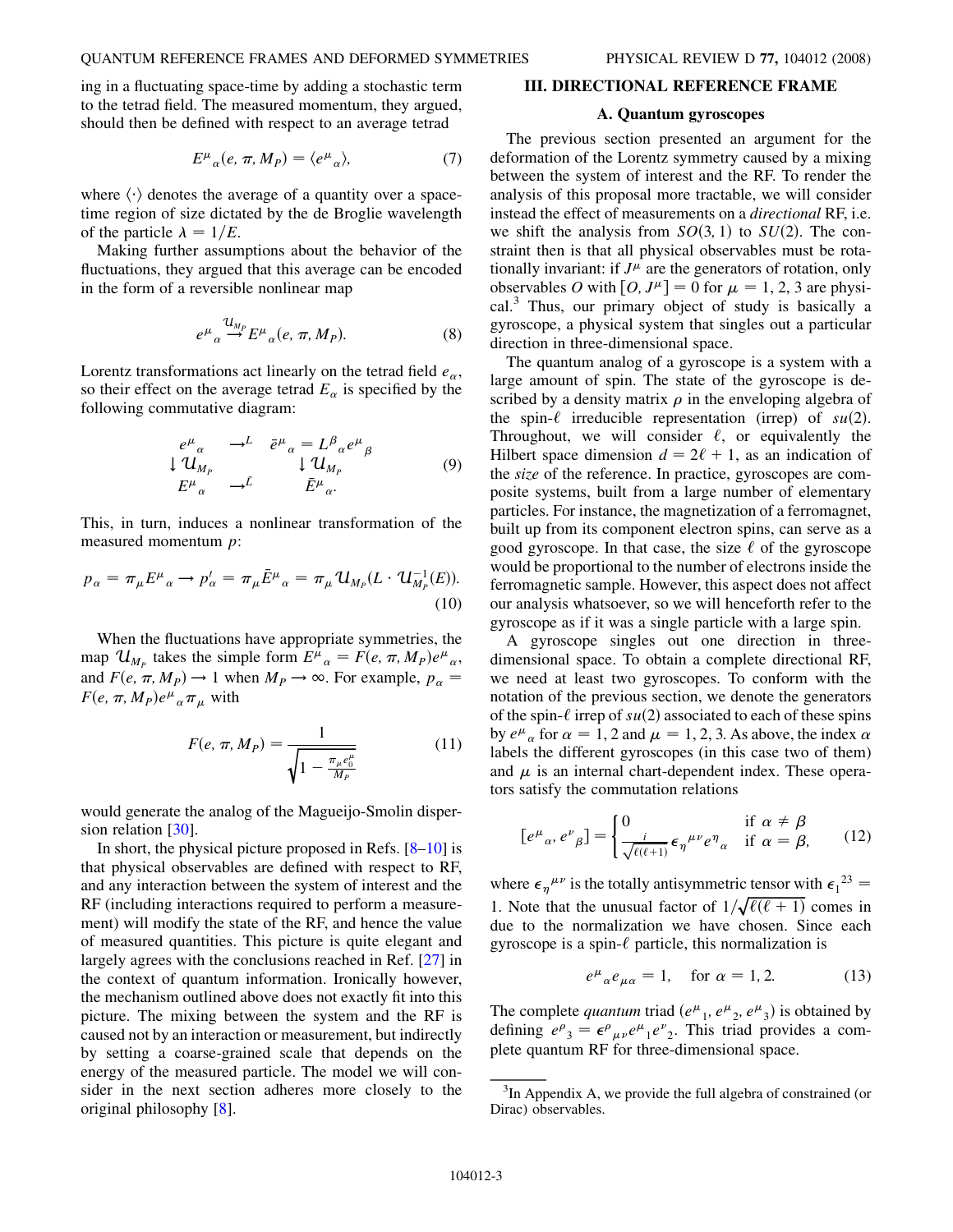<span id="page-3-0"></span>The state of each gyroscope  $\rho_{\alpha}$   $\alpha = 1, 2$  is a nonnegative trace-one operator in the enveloping algebra of the spin- $\ell$  irrep generators  $e^{\alpha}{}_{\mu}$ , i.e. a  $d \times d$  matrix. The complete state of the RE is thus  $\rho = \rho \otimes \rho$ . Similarly to complete state of the RF is thus  $\rho = \rho_1 \otimes \rho_2$ . Similarly to what was done in previous section, we can define the average triad:

$$
E^{\mu}{}_{\alpha} = \langle e^{\mu}{}_{\alpha} \rangle = \text{Tr}\{e^{\mu}{}_{\alpha}\rho\}.
$$
 (14)

Since it will be important later, we point out that this quantum average has a slightly different interpretation than the space-time average used in the previous section. This definition also implies that  $\vec{E}_3 = \vec{E}_1 \times \vec{E}_2$ . The spatial direction singled out by gyroscope  $\alpha$  is thus parallel to direction singled out by gyroscope  $\alpha$  is thus parallel to  $\vec{E}_{\alpha} = (E^1_{\alpha}, E^2_{\alpha}, E^3_{\alpha})$ . Note that for  $\alpha = 1, 2,$ 

$$
0 \le \vec{E}_{\alpha} \cdot \vec{E}_{\alpha} \le 1 - \frac{1}{\ell + 1}.\tag{15}
$$

This bound is saturated when the gyroscopes are in socalled *coherent states* [[31](#page-10-0)]. In fact, the equality  $\vec{E}^{\alpha} \cdot \vec{E}^{\alpha} =$ <br>1 –  $\frac{1}{\sqrt{2}}$  with *E* given by Eq. (14) can be taken as the  $1 - \frac{1}{\ell+1}$  with  $E_{\alpha}$  given by Eq. (14) can be taken as the definition of a coherent state  $\rho^{\alpha}$ . Coherent states are in definition of a coherent state  $\rho^{\alpha}$ . Coherent states are in some sense most classical as they have the largest amount of spin concentrated in some direction.

## B. Quantum measurements

Gyroscopes can be used to measure the spin of other ''source'' particles along the axis of rotation of the gyroscope. We will suppose that these are spin-j particles with  $j \ll \ell$ . The 2 $j + 1$  dimensional irreducible representation of su(2) is generated by  $\pi_{\mu}$ . Once again, the subscript  $\mu =$ <br>1.2.3 is a chart dependent internal index. The state of the 1, 2, 3 is a chart-dependent internal index. The state of the source particles are  $(2j + 1) \times (2j + 1)$  density matrix  $\sigma$ in the enveloping algebra of the  $\pi_{\mu}$ .

Since only rotationally invariant observables have physical meaning, one can used the average triad  $E^{\mu}{}_{\alpha}$  introduced above to define the semiclassical relational coordinates of the source particles

$$
p_{\alpha} = \pi_{\mu} E^{\mu}{}_{\alpha}.
$$
 (16)

The semiclassical coordinates can be decomposed into a sum of  $2j + 1$  orthogonal projectors  $P_{\alpha}^{m}$ ,  $m = -j, ..., j$ <br>associated with distinct eigenvalues  $|\vec{F}|$  in For instance associated with distinct eigenvalues  $|\vec{E}_{\alpha}|m$ . For instance, the semiclassical coordinate associated to the average triad element say  $\vec{E}_{\alpha} = (0, 0, 1)$  [which, as a consequence of  $F_{\alpha}$  (15) is only possible when  $\ell \rightarrow \infty$ ] is simply  $\pi_{\alpha}$ . Eq. (15), is only possible when  $\ell \to \infty$  is simply  $\pi_3$ . A measurement of this semiclassical coordinate has the usual measurement of this semiclassical coordinate has the usual  $m = -j, \ldots, j$  outcomes associated to the spin of the particle along the third axis.

One can easily verify the following commutation relation for the semiclassical coordinates

$$
[p_1, p_2] = ip_3 \tag{17}
$$

$$
[p_2, p_3] = ip_1 \vec{E}_2 \cdot \vec{E}_2 - ip_2 \vec{E}_1 \cdot \vec{E}_2 \tag{18}
$$

$$
[p_3, p_1] = ip_2 \vec{E}_1 \cdot \vec{E}_1 - ip_1 \vec{E}_1 \cdot \vec{E}_2.
$$
 (19)

These relations reduce to the usual  $su(2)$  relations when both gyroscopes are in coherent states rotating about perpendicular axes, and  $\ell \rightarrow \infty$ . (That the two gyroscopes be perpendicular has no fundamental significance because one can always take different linear combinations of the  $p_{\alpha}$ ).

As suggested by the name, the semiclassical coordinates do not take into account the full quantum nature of the gyroscopes. This is because the triad  $E^{\mu}{}_{\alpha}$  has the physical meaning of an average, which only acquires an operational meaning in the presence of an ensemble. We thus define the quantum relational coordinates of the source particles as

$$
\mathfrak{p}_{\alpha} = \pi_{\mu} e^{\mu}{}_{\alpha}.
$$
 (20)

These are physical observables as they commute with the generators of rotation. While all  $\pi^{\mu}$  and  $p_{\alpha}$  are operators on the Hilbert space of the source particle, the operators  $p_{\alpha}$ act on the combined Hilbert space of the source particle and the gyroscope  $\alpha$ . As the different font indicates, the operator p does not have a counterpart in the discussion of Sec. II. We recover the semiclassical coordinates by taking the average of the quantum coordinates over the state of the gyroscopes

$$
\operatorname{Tr}_{\mathrm{RF}}\{\mathfrak{p}_{\alpha}\rho\}=p_{\alpha},\tag{21}
$$

where  $Tr_{RF}$  denotes the partial trace over the Hilbert space of the RF, and as above  $\rho = \rho_1 \otimes \rho_2$  is the state of the RF. Despite this relation, a measurement of  $p_{\alpha}$  differs from a measurement of  $p_{\alpha}$  in two fundamental ways:

- (1) The measurement of  $p_{\alpha}$  will only be an approximation of what would be obtained by using the corresponding classical reference, i.e.  $p_{\alpha}$ .
- (2) Each time the reference is used to measure  $p_{\alpha}$ , it suffers an inevitable ''back-action'' which ultimately changes the character of future measurements.

We will describe these points in details, but they can be understood intuitively as follows. The first point is a consequence of the quantum fluctuations of the quantum gyroscope. This effect is minimized when the state of the gyroscope  $\rho_{\alpha}$  is in a coherent state, which minimizes the fluctuations  $\sum_{\mu}^{\infty} \langle e^{\mu \alpha} \rangle^2$ .<br>The second point is

The second point is a consequence of the fact that  $p_{\alpha}$ does not commute with any of the  $e^{\mu}_{\alpha}$ :

$$
[e^{\mu}{}_{\alpha}, \mathfrak{p}_{\alpha}] = \frac{i}{\ell} \epsilon^{\mu}{}_{\nu\eta} e^{\nu}{}_{\alpha} \pi^{\eta}.
$$
 (22)

By the uncertainty principle, a measurement of  $p_{\alpha}$  will thus alter the value of  $e_{\alpha}$ , and so disturb any future measurements that make use of that gyroscope.

The discrepancy between the semiclassical and quantum triads  $p_{\alpha}$  and  $p_{\alpha}$  also manifests itself in their commutation relations. The analog of Eqs.  $(17)$ – $(19)$  for the quantum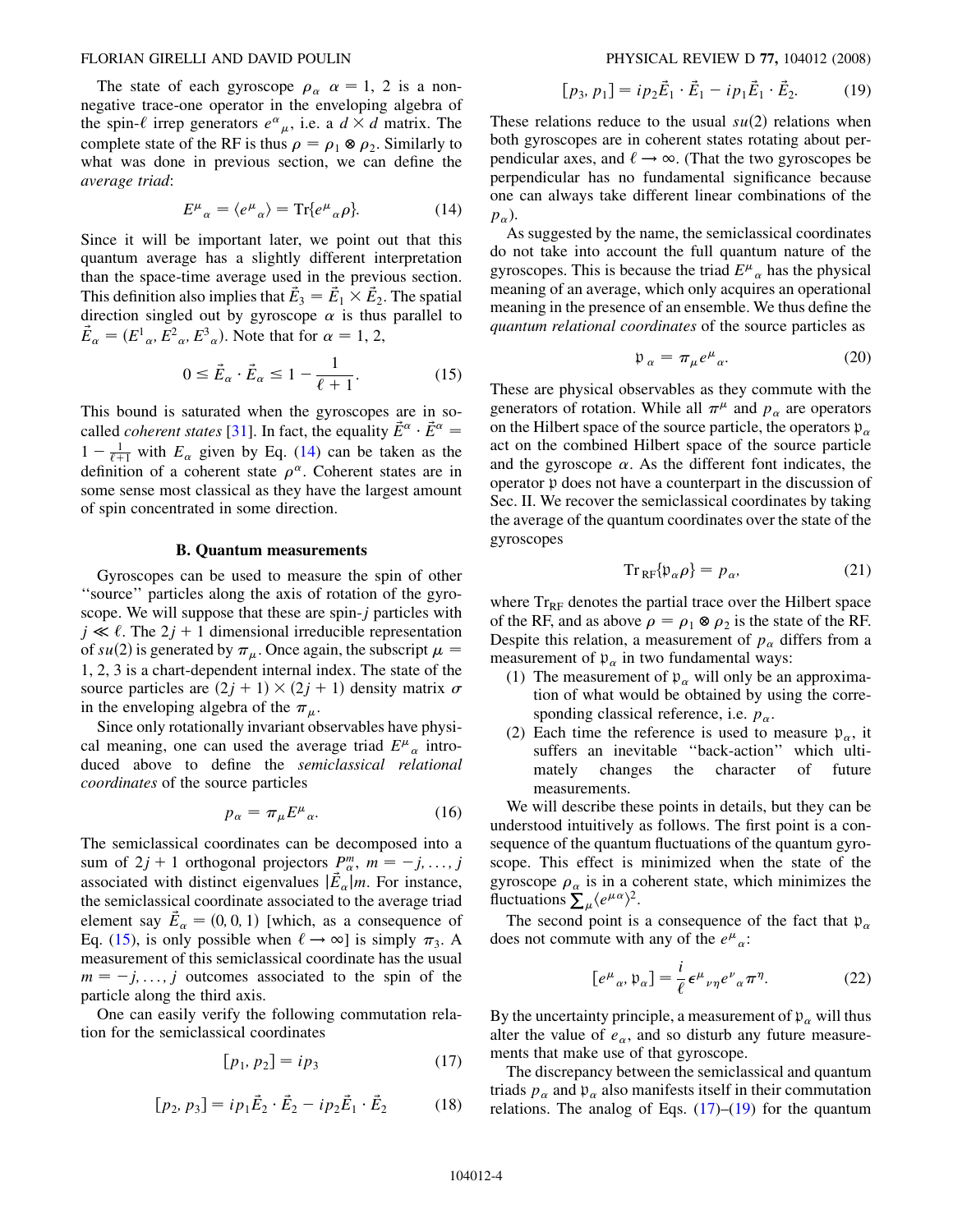<span id="page-4-0"></span>triad is

$$
[\mathfrak{p}_1, \mathfrak{p}_2] = i\mathfrak{p}_3
$$
  
\n
$$
[\mathfrak{p}_2, \mathfrak{p}_3] = i\mathfrak{p}_1 + -ie^{\mu}{}_2e_{\mu 1}\mathfrak{p}_2 + i\frac{\mathfrak{p}_1, \mathfrak{p}_2 - \vec{\pi} \cdot \vec{\pi} e^{\mu}{}_2e_{\mu 1}}{\sqrt{\ell(\ell+1)}}
$$
  
\n
$$
[\mathfrak{p}_3, \mathfrak{p}_1] = i\mathfrak{p}_2 + -i\mathfrak{p}_1 e^{\mu}{}_2e_{\mu 1} + i\frac{\mathfrak{p}_1, \mathfrak{p}_2 - \vec{\pi} \cdot \vec{\pi} e^{\mu}{}_2e_{\mu 1}}{\sqrt{\ell(\ell+1)}}
$$

which differs from Eqs.  $(18)$  $(18)$  $(18)$  and  $(19)$  by the addition of a third term, that vanishes in the limit  $\ell \rightarrow \infty$ .

#### C. Approximate measurement

To understand in what sense a measurement of  $p_{\alpha}$  yields an approximation of a measurement of  $p_\alpha$  requires basic elements of the theory of generalized measurement. Because of its special nature, the third component of the triad  $p_3 = -i[p_1, p_2]$  requires a separate analysis that does not provide additional insights into the problem of interest. For simplicity, we will henceforth concentrate on  $\alpha = 1, 2$ . The spectral theorem can be used to decompose each operator  $p_{\alpha}$  as

$$
\mathfrak{p}_{\alpha} = \sum_{k=\ell-j}^{\ell+j} \lambda^k \Pi_{\alpha}^k \tag{23}
$$

where the eigenvalues

$$
\lambda^{k} = \frac{k(k+1) - \ell(\ell+1) - j(j+1)}{2\sqrt{\ell(\ell+1)}}\tag{24}
$$

converge to the eigenvalues  $k - \ell = -j, \ldots, j$  of  $p_{\alpha}$  when  $\ell \rightarrow \infty$ . Like the quantum coordinates  $p_{\alpha}$  themselves, the spectral projectors act jointly on the gyroscopes and the source particles. Their explicit form is

$$
\Pi_{\alpha}^{k} = \frac{1}{N^{k}} \prod_{k' \neq k} (\lambda^{k'} - \mathfrak{p}_{\alpha}), \tag{25}
$$

where the normalization factor is

$$
N^k = \prod_{k' \neq k} (\lambda^{k'} - \lambda^k). \tag{26}
$$

These projectors are nonlinear functions of the relational *coordinates*  $\mathfrak{p}_{\alpha}$ ; more precisely they are polynomials of degree 2*j*. When the gyroscopes are in state  $\rho$  and the source particle is in state  $\sigma$ , a measurement of  $p_{\alpha}$  will produce the outcomes  $\lambda^k$  with probability

$$
Pr(\lambda^k) = \operatorname{Tr}\{\Pi^k_{\alpha}\rho \otimes \sigma\}.
$$
 (27)

This equation can be expressed as

$$
Pr(\lambda^k) = \text{Tr}\{\Lambda^k_{\alpha}\sigma\} \tag{28}
$$

which only involves the state of the source particles  $\sigma$ , where the generalized measurement operators  $\Lambda_{\alpha}^{k}$  are defined as

 $\Lambda_{\alpha}^{k} = \mathrm{Tr}_{\mathrm{RF}} \{ \Pi_{\alpha}^{k}$  ${}_{\alpha}^{k}\rho$ . (29) Note that  $\Lambda^k$  are *not* projectors in general, so Eq. (28) is a generalization of Born's probability rule to the case of positive operator valued measurement (POVM).

When both gyroscopes are in coherent states and  $\ell \rightarrow$  $\infty$ , the POVM elements  $\Lambda_{\lambda}^{k}$  are equal to the spectral<br>projectors of the semiclassical observables  $P^{k}$  defined projectors of the semiclassical observables  $P^k_{\alpha}$  defined above. In that limit, measurements of  $p_\alpha$  and  $p_\alpha$  coincide. In general however, the POVM elements  $\Lambda_{\alpha}^{k}$  are "coarsegrained" versions of  $P_{\alpha}^{k}$ , mixing the different k components:

$$
\Lambda_{\alpha}^{k} = (1 - \epsilon^{k}) P_{\alpha}^{k} + \sum_{k' \neq k} \epsilon^{k',k} P_{\alpha}^{k'} , \qquad (30)
$$

where all the "mixing terms"  $\epsilon$  are of order  $1/\ell$ . Thus, any finite quantum RF yields an approximate measurement of the associated semiclassical observable [[32](#page-10-0),[33](#page-10-0)]. When the gyroscopes are not in coherent states, the mixing terms become more important. They are of order  $1 - |\vec{E}_{\alpha}|$ ,<br>cf Eq. (15) cf. Eq. ([15\)](#page-3-0).

## D. Back-action

The second aspect that distinguishes quantum relational coordinates from semiclassical ones is the back-action experienced by the RF. This effect is best described using the generalized theory of quantum dynamics. When a measurement of  $p_{\alpha}$  is performed and outcome  $\lambda^{k}$  is obtained, the joint state the source particle and RF is

$$
\frac{\Pi_{\alpha}^{k}(\rho \otimes \sigma)\Pi_{\alpha}^{k}}{Pr(\lambda^{k})}
$$
\n(31)

according to von Neumann's measurement postulate. Averaging over the measurement outcomes and tracing the state of the source particle gives the average state of the RF after the measurement is performed:

$$
\rho' = \sum_{k} \text{Tr}_{S} \{ \Pi_{\alpha}^{k} (\rho \otimes \sigma) \Pi_{\alpha}^{k} \}, \tag{32}
$$

where  $Tr<sub>S</sub>$  denotes the partial trace over the Hilbert space of the source particle. Decomposing the state of the source particle in terms of its eigenstates  $\sigma = \sum_i s_i |\phi_i\rangle\langle\phi_i|$ , and performing the partial trace in that same basis gives performing the partial trace in that same basis gives

$$
\rho' = \sum_{k,i,i'} s_i \langle \phi_{i'} | \Pi_{\alpha}^k | \phi_i \rangle \rho \langle \phi_i | \Pi_{\alpha}^k | \phi_{i'} \rangle. \tag{33}
$$

Thus, the back-action on the RF is described by a dynamical map, which can be written in a Kraus form [[34\]](#page-10-0)

$$
\rho' = \mathcal{E}_{\alpha}(\rho) = \sum_{a} K_{a}\rho K_{a}^{\dagger}, \tag{34}
$$

where for  $a = (k, i, i')$  the Kraus operators  $K_a =$ where for  $a = (k, i, i')$  the Kraus operators  $K_a = \sqrt{s_j} \langle \phi_{i'} | \Pi_{\alpha}^k | \phi_i \rangle$  are operators on the Hilbert space of the RF, and satisfy  $\sum_a K_a^{\dagger} K_a = 1$ . The subscript  $\alpha$  on  $\mathcal E$  reflects the fact that the measurement of different n will induce the fact that the measurement of different  $p_{\alpha}$  will induce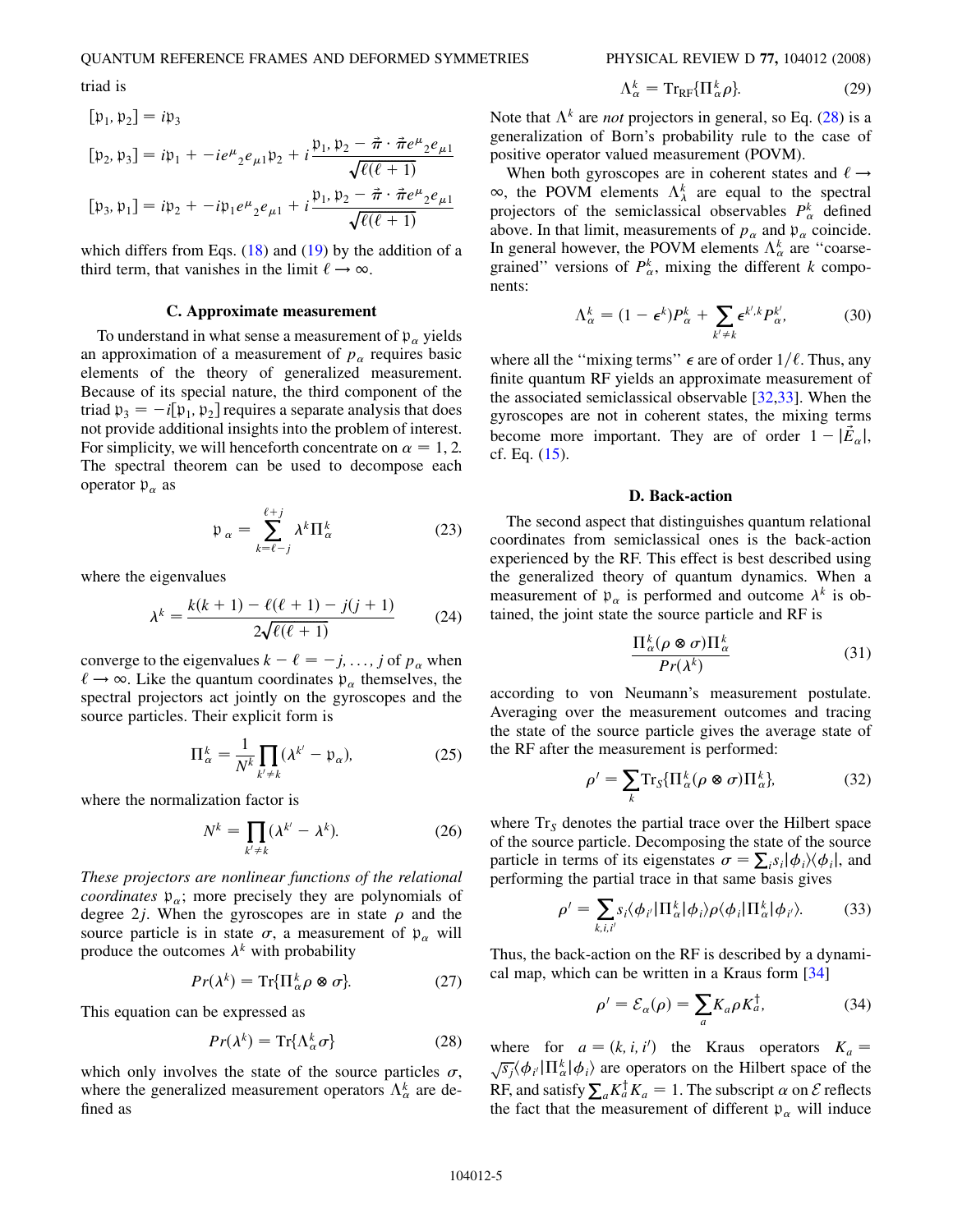<span id="page-5-0"></span>different back-actions on the RF. Expressed in the Heisenberg picture, this map modifies the quantum triad according to

$$
\mathcal{E}_{\alpha}^{\dagger}(e^{\mu}{}_{\beta}) = \sum_{a} K_{a}^{\dagger} e^{\mu}{}_{\beta} K_{a}.
$$
 (35)

By definition of the spectral projectors  $\prod_{\alpha}^{k}$  Eq. ([31](#page-4-0)), the map  $\mathcal{E}_{\alpha}$  is a nonlinear function of the relational coordinates  $\mathfrak{p}_{\alpha}$ .

Thus we arrive at the conclusion: The measurement of the relational quantum coordinate of a source particle induces a back-action on the RF, which in general is a nonlinear function  $\mathcal{E}_{\alpha}$  of the quantum relational coordinate  $p_{\alpha}$ . This observation supports the proposal of Refs. [\[8](#page-9-0)–10], but important distinctions will be discussed in Sec. V. In what follows, we examine the possibility of detecting this effect experimentally.

## IV. DETECTING THE DEFORMATION

A constrained measurement of the spin of a source particle induced a nonlinear back-action on the RF. This will have the effect of changing the measurement outcomes of subsequent measurements that make use of that RF. Since the effect is expected to be tiny, this modification of measurement outcome probabilities can only be detected by repeating the experiment several times and accumulating statistics. Thus, to understand the nature of any experiment aimed at detecting this effect, we must first understand the effect of sequential measurements on the RF.

### A. Consecutive relational measurements

In this section, we describe the dynamics incurred by the RF when it is used to sequentially measure the coordinates of particles drawn from a fixed ensemble. All source particles are assumed to be in the same state  $\sigma$ . Each time the gyroscope  $\alpha$  is used to measure the coordinate of a source particle, it experiences a back-action described by the quantum map  $\mathcal{E}_{\alpha}$ . After t such measurements, the state of the gyroscope is given by  $\mathcal{E}_{\alpha} \circ \mathcal{E}_{\alpha} \circ \cdots$  $\mathcal{E}_{\alpha}(\rho_{\alpha}) = \mathcal{E}_{\alpha}^{t}(\rho_{\alpha})$ , where  $\circ$  denotes the usual composition.<br>The effect of this man was studied in great details for the The effect of this map was studied in great details for the case  $j = \frac{1}{2}$  in [\[27](#page-10-0)]. In that case, the kinematics is given by the spin  $\frac{1}{2}$  generators of  $su(2)$ , i.e. the Pauli matrices the spin- $\frac{1}{2}$  generators of  $su(2)$ , i.e. the Pauli matrices

$$
\pi^{1} = \frac{1}{2} \begin{pmatrix} 0 & 1 \\ 1 & 0 \end{pmatrix}, \qquad \pi^{2} = \frac{1}{2} \begin{pmatrix} 0 & i \\ -i & 0 \end{pmatrix},
$$

$$
\pi^{3} = \frac{1}{2} \begin{pmatrix} 1 & 0 \\ 0 & -1 \end{pmatrix}.
$$

When the gyroscopes' state  $\rho_{\alpha}$  are coherent states and  $\ell \gg 1$  the results can be summarized as follows. For  $\alpha = 1, 2$ 1, the results can be summarized as follows. For  $\alpha = 1, 2,$ the leading order of  $\mathcal{E}_{\alpha}$  in  $1/\ell$  is

$$
\mathcal{E}_{\alpha}(\rho_{\alpha}) \approx \rho_{\alpha} - \frac{i}{\ell} \epsilon_{\mu\nu\eta} E^{\mu}{}_{\alpha} \langle \pi^{\nu} \rangle \sin \theta [e^{\eta}{}_{\alpha}, \rho_{\alpha}] \quad (36)
$$

$$
= \mathcal{U}_{\alpha}^{\dagger}(e, \pi, 1/\ell)(\rho_{\alpha}) \tag{37}
$$

where  $\cos\theta = \vec{E}_{\alpha} \cdot \langle \vec{\pi} \rangle / |\langle \vec{\pi} \rangle|$ . In other words, the RF undergoes a rotation by an angle  $\sin\theta |(\vec{\pi})| / \ell$  about the where  $\cos\theta = E_{\alpha} \cdot (\pi)/|\langle \pi \rangle|$ . In other words, the RF<br>undergoes a rotation by an angle  $\sin\theta |\langle \vec{\pi} \rangle|/\ell$  about the<br>avis  $\vec{F} \times \langle \vec{\pi} \rangle$  where  $\langle \vec{\pi} \rangle = \text{Tr} \vec{\pi} \pi \cdot \hat{k}$  is the average spin of axis  $\vec{E}_{\alpha} \times \langle \vec{\pi} \rangle$ , where  $\langle \vec{\pi} \rangle = \text{Tr} \{ \vec{\pi} \sigma \}$  is the average spin of<br>the source particle 11 is a unitary rotation and hence the source particle.  $U$  is a unitary rotation and hence reversible transformation of the RF.

Since each application of the map  $\mathcal{E}_{\alpha}$  rotates the gyroscope towards the axis of polarization of the source particles  $\langle \vec{\pi} \rangle$ , the gyroscope will eventually line up perfectly with the source particles. This happens in a time proporwith the source particles. This happens in a time proportional to  $\ell$ . In the Heisenberg picture, the cumulative effect of this reversible component of the back-action after  $t$ measurements is

$$
e^{\mu}{}_{\alpha} \stackrel{t}{\rightarrow} \mathcal{U}_{\alpha}^{t}(e, \pi, 1/\ell)(e^{\mu}{}_{\alpha}). \tag{38}
$$

We note that rotations map coherent states to coherent states, so in leading order the RF remains in a coherent state.

The transformation  $\mathcal{E}_{\alpha}$  is not strictly unitary however, and nonunitary effects become manifest at higher orders. To understand this effect, it is helpful to think of the source particle as an ''environment'' that couples to the RF. It is well understood that coupling to an environment typically implies a noisy nonunitary evolution of the RF [\[35\]](#page-10-0). This is a consequence of the fact that after the measurement is performed, the source particle and the RF are in general entangled with one another.

Thus, the state of each gyroscope will typically *deterio*rate due to the nonunitary effects of  $\mathcal{E}_{\alpha}$ . As explained in Sec. III C, the measurement of the quantum relational coordinate  $p_{\alpha}$  is in general an approximation of the semiclassical relational coordinate  $p_{\alpha}$ . The quality of the approximation depends on the state of the gyroscope—more precisely it depends on the norm of the average polarization  $\vec{E}_{\alpha}$ . When a gyroscope is initially in a coherent state, this norm is maximal. As a consequence of the measurements of the source particles,  $|\vec{E}_{\alpha}|$  will in general decrease, and thus the approximate equivalence between  $p_{\alpha}$  and  $\mathfrak{p}_{\alpha}$ will deteriorate. This happens after a number of measurements proportional to  $\ell$ . At a later stage, when the unitary rotation has brought the RF in a state parallel to the source particles,  $|\vec{E}_{\alpha}|$  will increase to become near maximal again.<br>Figure 3 of Ref. [27] summarizes this dynamics Figure 3 of Ref. [[27](#page-10-0)] summarizes this dynamics.

Since the details of the dynamics are not important in the following analysis, we will assume that the essential features derived in Ref. [[27](#page-10-0)] that we have just summarized extend beyond the case  $j = \frac{1}{2}$ . This hypothesis is corrobo-<br>rated by the fact that it is always possible to imagine a rated by the fact that it is always possible to imagine a particle with spin  $j > \frac{1}{2}$  as composed of 2*j* spin- $\frac{1}{2}$  particles in a symmetric state. Thus, the map induced on the RF by a spin- $j$  particle relates to the map obtained from  $2j$  appli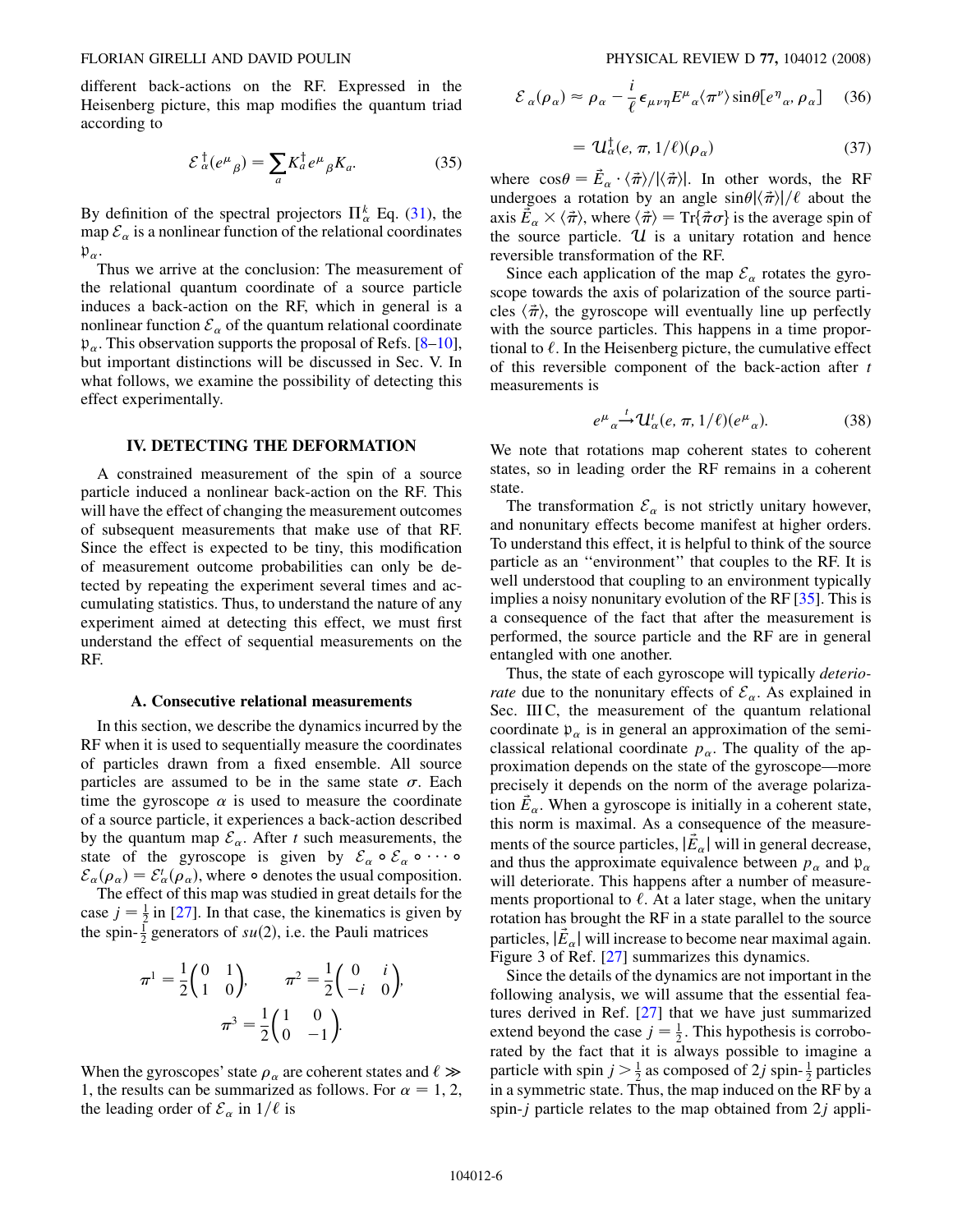cations of the map induced by a spin- $\frac{1}{2}$  particle. Recent work [[36](#page-10-0)] on the case  $j > \frac{1}{2}$  also supports this picture.

## B. Possible experimental setting

Now that we have described the dynamics incurred by the RF when used to consecutively measure the spin of source particles, we are in a position to determine whether this effect is detectable in principle. We do this by analyzing gendanken experimental settings where signatures of such deformation could be detected.

The simplest experimental verification of the symmetry transformations of a RF uses spin- $\frac{1}{2}$  source particles and proceeds as follows:

- (1) Use the RF to measure the quantum relational coordinate of t source particles.
- (2) Tabulate the statistics of the  $\lambda_{\alpha}^{\pm}$  outcomes and compute  $Pr_{\alpha}(\lambda^{\pm})$ .
- (3) Apply a rotation to the RF from its original position by an angle  $\theta$ ,  $e^{\mu}{}_{\alpha} \rightarrow \Lambda^{\alpha}{}_{\beta} e^{\mu}{}_{\alpha}$ , and repeat steps 1 and 2 for a different set of  $t$  source particles, drawn from the same ensemble.

According to Mallus' law, the probability of outcome of say  $\lambda^+$  as a function of the angle  $\theta$  should follow a cosine

$$
Pr_{\alpha}(\lambda^+, \theta) = \frac{1 + Q\cos(\theta + \varphi_{\alpha})}{2},\tag{39}
$$

where  $\varphi_{\alpha}$  are some fixed offsets and the visibility Q is between 0 and 1.

To verify this prediction within accuracy  $\epsilon \ll 1$ , one needs to perform each set of measurements on  $t \approx 1/\epsilon^2$ source particles.<sup>4</sup> These measurements will induce a backaction on the RF. If  $t$  is too large, this back-action will completely deteriorate the RF, i.e. it will result in a visibility  $Q = 0$ . Since this effect takes place after a number of measurements  $\propto \ell$  [\[27\]](#page-10-0), it places a constraint on the size of the gyroscopes  $\ell \gg 1/\epsilon^2$ . In that regime, the dominant effect of the back-action will be to rotate the RF by an effect of the back-action will be to rotate the RF by an angle  $\Delta \theta \approx t/\ell = 1/\ell \epsilon^2$ , cf. Eqs. ([36](#page-5-0)) and [\(37\)](#page-5-0).

Because of this additional rotation, the probability of the measurement outcomes in the subsequent setting will be altered. In the second round of measurements for instance, the measurement outcome probability is given by Eq. (39), but with  $\theta$  replaced by  $\theta + \Delta \theta$  on the right-hand side, where  $\Delta\theta$  is the back-action rotation caused by the first set of measurements. This effect is only significant if the resulting probability differs from the predicted probability by an amount greater than the measurement accuracy  $\epsilon$ . To leading order, the correction to the probability is simply proportional to  $\Delta\theta$ , so we obtain the constraint  $\Delta\theta \approx$  $1/\ell \epsilon^2 > \epsilon$ .

Combining this with the constraint established in the previous paragraph, we conclude that the measurement back-action causes a rotation of the RF that is perceptible with accuracy  $\epsilon \ll 1$  only if

$$
\frac{1}{\epsilon^2} \ll \ell < \frac{1}{\epsilon^3}.\tag{40}
$$

This places important constraints on the regime where these effects are relevant, but demonstrate the possibility of detecting them in principle.

#### V. DISCUSSION

In this section, we discuss the connections and discrepancies between the directional RF model and deformed special relativity.

## A. Deformation

When a quantum directional RF is used to perform a constrained measurement on source particles, we have shown that

- (1) The RF undergoes a transformation  $e^{\mu}{}_{\beta} \rightarrow$ <br>  $e^{\dagger}$  (*e*) where *S* is in concrete positions function  $\mathcal{E}_{\alpha}^{\dagger}(e^{\mu}_{\beta})$ , where  $\mathcal{E}_{\alpha}$  is in general a nonlinear function of the quantum relational coordinated  $p_{\alpha}$ .
- (2) The map  $\mathcal{E}_{\alpha}$  has two components: a unitary  $\mathcal{U}_{\alpha}$  and hence reversible rotation, and a noisy irreversible component caused by the act of measurement that creates correlations between the RF and the source particles. The reversible effect is dominant when the RF is in a coherent state and its size  $\ell \gg t$ , where the number of measurements is the number of measurements.
- (3) The model we have analyzed admits a regime where these effects can be detected experimentally.

The first point supports the idea that the quantum fluctuations incurred by RF can lead to an effective deformation of the symmetries of the relational observables. As opposed to the models investigated in [[8](#page-9-0)–10] however, this deformation is truly a dynamical effect. Indeed, to measure the relational coordinate  $p_{\alpha}$  requires somehow coupling the RF and the source particles. For instance, it can be achieved by turning on a Heisenberg interaction between the two systems and measuring their total energy, which would be directly proportional to the eigenvalues  $\lambda_{\alpha}^{k}$  of  $\mathfrak{p}_{\alpha}$ . Note, moreover, that it is really the coupling that causes the back-action, and the same dynamical map  $\mathcal{E}_{\alpha}$  would be obtained regardless of whether the total energy was actually measured. Thus, our conclusions are relatively insensitive to the details of the mixing between the RF and the source particles.

The second point is also crucial to the proposal of [[8–](#page-9-0) 10]: only when the back-action has an inverse can it be interpreted as a symmetry deformation, cf. Eqs. ([9](#page-2-0)) and [\(10\)](#page-2-0), otherwise it is better described simply as noise. The

<sup>&</sup>lt;sup>4</sup>The possibility of preparing the source particles in a massively entangled state could improve this bound to  $t \approx 1/\epsilon$  [\[37\]](#page-10-0). However, we assume here that the source particles are not controlled by the experimentalist, for instance they could have an astrophysical origin. In that case, it can always be assumed that they are all in the same (possibly unknown) state  $\sigma$  [[38](#page-10-0)].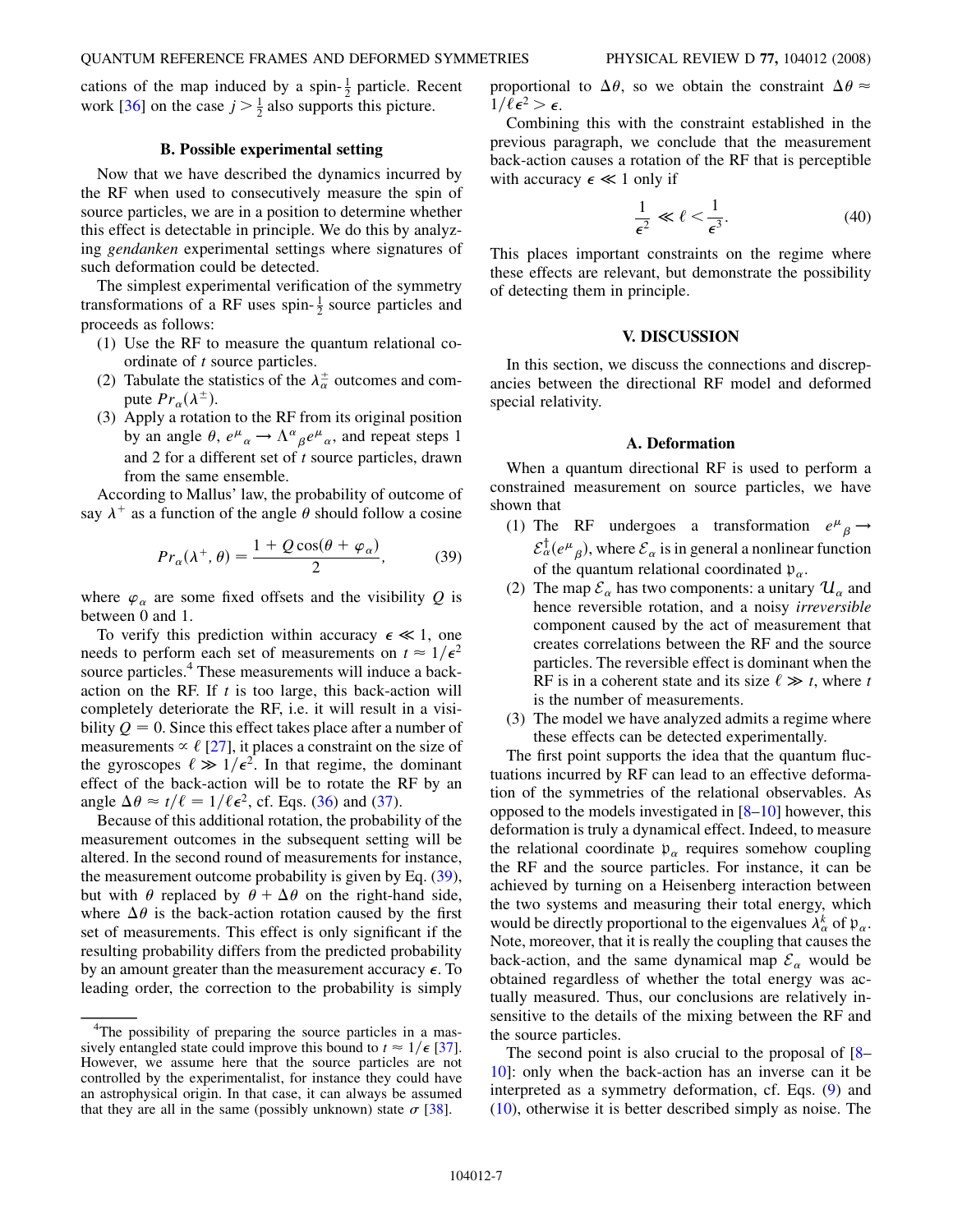## FLORIAN GIRELLI AND DAVID POULIN PHYSICAL REVIEW D 77, 104012 (2008)

question of whether a map is reversible or not on a subsystem has been studied in detail in quantum information science, in the context of quantum error correction, see [\[39\]](#page-10-0) for the latest developments. The question of *approxi*mate reversibility—relevant to the present study—has also been studied in the context of quantum error correction [\[40\]](#page-10-0).

While the leading effect of  $\mathcal{E}_{\alpha}$  on the RF was found to be reversible in our model, it also presented an important irreversible component. In fact, depending on the details of the experiment—the number of times the RF is used, the polarization of the source particles, the size and initial state of the RF, etc.—this irreversible component can become the dominant effect of the back-action  $[25]$ . In that case, the mixing between the RF and source particles would not yield a symmetry deformation; rather, it would reveal itself as a fundamental source of noise.

The existence of irreversible processes in an effective low-energy theory can be understood quite simply on general grounds. The effective theory is meant to describe the dynamics of the low-energy degrees of freedom once the high-energy degrees of freedoms have been traced out. In the presence of correlations between the low- and highenergy sectors—which are to some extent inevitable in interacting theories—the resulting dynamics will be nonunitary, with the high-energy sector acting as an environment decohering the low-energy sector. The approximate reversibility of the effective theory is a manifestation of the ''decoupling principle'' according to which the dominant effect of the high-energy theory on the low-energy sector can be taken into account by renormalizing its parameters. Thus, according to this principle, the low-energy sector is well approximated by a Hamiltonian, and hence reversible, dynamics.

The third point, regarding the measurability of the effect, is difficult to address in a more general context. This is partly due to the imperfect analogy between the model studied here and the situation faced by DSR. For instance,  $SU(2)$  is compact while  $SO(3, 1)$  is not, DSR imposes a natural minimum mass  $M_P$  while the small parameter  $1/\ell$ in our model was tunable. These aspects will most likely alter the quantitative aspect of our analysis, and impact the analysis of Sec. IV B.

Despite the common features shared between the gyroscope model and DSR, there exists an important caveat in the analogy. As mentioned above, the back-action on the RF is really a dynamical effect: the state of the RF after it has coupled to the source particle differs from its state prior to this interaction. The counterpart of Eq. [\(8\)](#page-2-0) in the gyroscope model is thus

$$
e^{\mu}{}_{\alpha}(t) \stackrel{\mathcal{U}_{\beta}}{\rightarrow} e^{\mu}{}_{\alpha}(t'),\tag{41}
$$

where  $t$  is the time immediately before the measurement and  $t'$  is the time immediately after, and  $\mathcal{U}_{\alpha}$  is the reversible approximation to  $\mathcal{E}_{\alpha}$ . Contrary to the proposal of [[8\]](#page-9-0),

this does not directly imply a nonlinear relation between the kinematical coordinate  $\pi$  and its measured components  $\mathfrak{p}_\alpha.$ 

However, the value of  $p_{\alpha}$ , like all quantum observables, can only be known probabilistically. Thus, as argued in Sec. IV B, a high precision measurement of the relational coordinate requires repeating over a large ensemble of identically prepared source particles. Since each one of these measurements induces a nonlinear back-action on the RF, the ensemble average  $\langle \mathfrak{p}_{\alpha} \rangle_{\text{ens}}$  will be nonlinearly related to the kinematical coordinate. Explicitly, this ensemble average is

$$
\langle \mathfrak{p}_{\alpha} \rangle_{\text{ens}} = \frac{1}{t} \sum_{i=t}^{N} \text{Tr} \{ \mathcal{U}_{\alpha}^{t-1} (e^{\mu}{}_{\alpha}) \pi_{\mu} \rho \otimes \sigma \} \qquad (42)
$$

$$
= \operatorname{Tr}\{ \langle E^{\mu}{}_{\alpha} \rangle_{\text{ens}} \pi_{\mu} \sigma \}, \tag{43}
$$

where we have defined  $\langle E^{\mu}{}_{\alpha} \rangle_{\text{ens}}$  as the time average of the kinematical coordinates of the RF  $\langle E^{\mu}{}_{\alpha} \rangle_{\text{ens}} =$  $\frac{1}{t} \sum_{t} \text{Tr} \{ \mathcal{U}_{\alpha}^{t-1} (e^{\mu}_{\alpha}) \rho \}$ . From an operational standpoint, we thus recover an analogue of Eq. (8). thus recover an analogue of Eq.  $(8)$  $(8)$ :

$$
e_{\alpha}^{\mu} \stackrel{\langle \mathcal{U}_{\beta} \rangle_{\text{ens}}}{\longrightarrow} \langle E^{\mu}{}_{\alpha} \rangle_{\text{ens}} \tag{44}
$$

only now the quantum average  $\langle \cdot \rangle = \text{Tr}\{\cdot \rho\}$  used in the definition of  $F^{\mu}$  of Eq. (14) needs to be supplemented definition of  $E^{\mu}{}_{\alpha}$ , cf. Eq. [\(14\)](#page-3-0), needs to be supplemented by a dynamical average as induced by the back-action. While this is an important conceptual difference, we note that the quantum average  $\langle \cdot \rangle$  can only be estimated experi-<br>mentally by repeating the measurement over a large enmentally by repeating the measurement over a large ensemble, and so the dynamical average is inevitable.

## B. Multiparticle observables

The deformation of the Lorentz symmetry implies a nontrivial construction of multiparticles observables. This is also the case in the gyroscope model, and the goal of this section is to briefly outline this analogy.

Different choices of deformation maps  $\mathcal{U}_{M_p}$  will lead to different momenta addition rules, which can be either noncommutative (and possibly also nonassociative) or commutative (but still nontrivial). A typical example of the first class is the (associative) momenta addition arising in the bicrossproduct basis [\[28\]](#page-10-0):

$$
p_0^{(\text{tot})} = p_0^{(1)} + p_0^{(2)}, \qquad p_i^{(\text{tot})} = e^{-p_0^{(2)}/M_P} p_i^{(1)} + p_i^{(2)}.
$$
\n(45)

Typically, noncommutative additions suffer from the ''soccer ball problem'': just like the single-particle momentum  $p_\alpha^{(i)}$ , the total momentum of two particles  $p_\alpha^{(\text{tot})}$  is also bounded by the Planck mass. This is clearly in conflict with everyday observations where the total momentum of an object composed of a large number of particle, e.g. a soccer ball, can be much greater than  $M_p$ .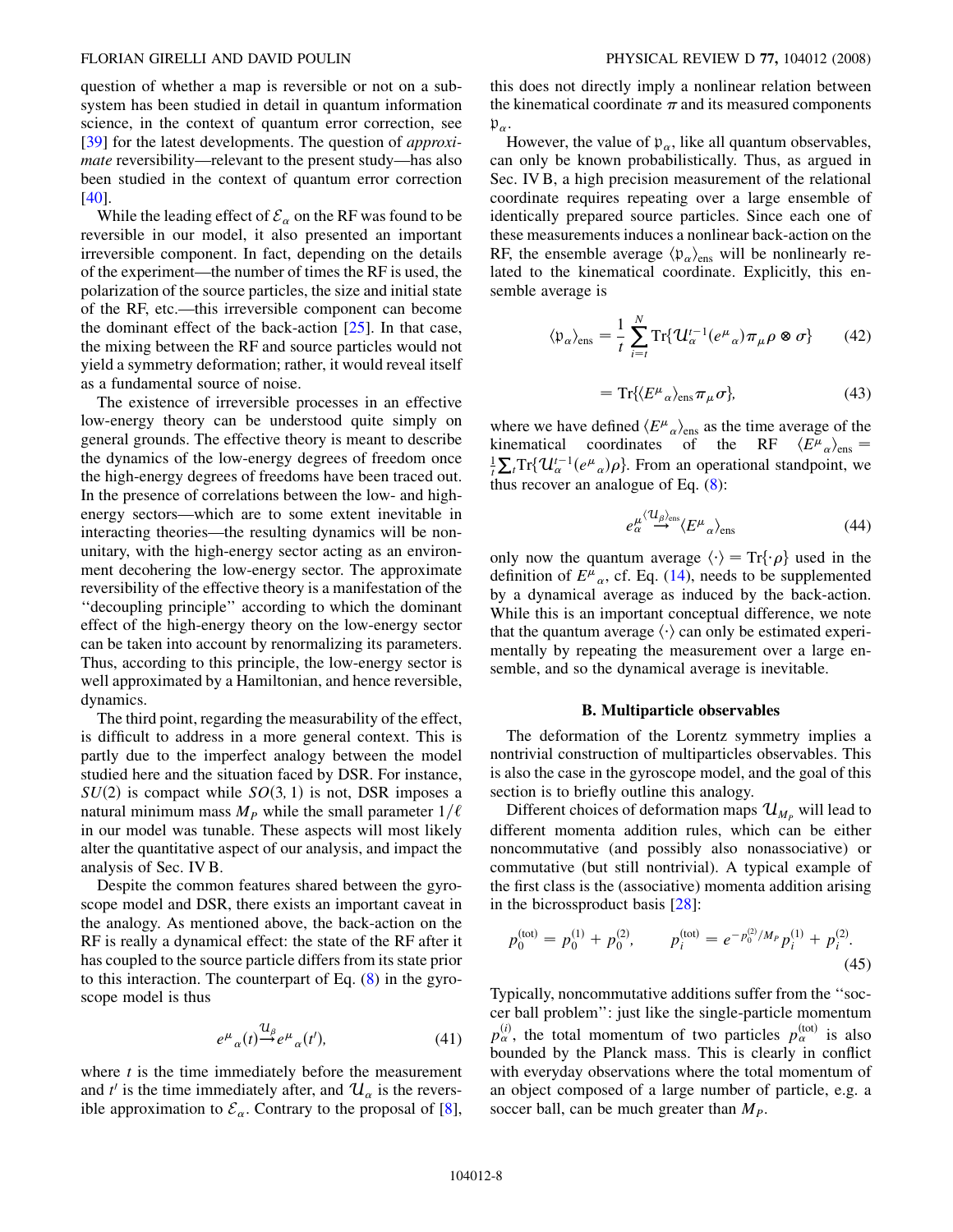## QUANTUM REFERENCE FRAMES AND DEFORMED SYMMETRIES PHYSICAL REVIEW D 77, 104012 (2008)

The commutative addition on the other hand can avoid this problem. A typical example of this class is obtained from the modified reference frame approach presented in Sec. II. The intrinsic momentum of a 2-particles system is  $\pi^{(\text{tot})} = \pi^{(1)} + \pi^{(2)}$ . In Minkowski space-time, the mea-<br>sured total momentum is simply sured total momentum is simply

$$
p_{\alpha}^{\text{(tot)}} = (\pi^{(1)} + \pi^{(2)})_{\mu} e^{\mu}{}_{\alpha} = p_{\alpha}^{(1)} + p_{\alpha}^{(2)}.
$$
 (46)

In the presence of a nonlinear relation between the kinematical tetrad and its average, we obtain instead

$$
p_{\alpha}^{(\text{tot})} = (\pi^{(1)} + \pi^{(2)})_{\mu} E^{\mu}{}_{\alpha}(e, (\pi^{(1)} + \pi^{(2)}), \gamma M_{P}), \quad (47)
$$

where the rescaling factor  $\gamma > 1$  (related to the number of particles) is introduced to avoid the soccer ball problem [\[30,41\]](#page-10-0).

In the gyroscope model, the addition of vectors is straightforward: the total spin of two particles is

$$
\vec{\pi}^{\text{(tot)}} = \vec{\pi}^{(1)} + \vec{\pi}^{(2)} \tag{48}
$$

and so

$$
\left[\pi_{\mu}^{(1)}, \pi_{\nu}^{(2)}\right] = 0, \qquad \left[\pi_{\mu}^{(\text{tot})}, \vec{\pi}_{\mu}^{(k)}\right] = 0, \quad \text{with } k = 1, 2.
$$
\n(49)

The total relational coordinates is defined as before:

$$
\mathfrak{p}_{\alpha}^{\text{(tot)}} = \pi_{\mu}^{\text{(tot)}} e^{\mu}{}_{\alpha}.
$$
 (50)

The quantum nature of the RF implies unusual features for these relational coordinates. For instance, the coordinates associated to distinct particles do not commute, e.g. for  $\alpha = 1, 2,$ 

$$
[\mathfrak{p}_{\alpha}^{(1)}, \mathfrak{p}_{\alpha}^{(2)}] = \frac{\epsilon_{\rho}^{\mu\nu}}{\sqrt{\ell(\ell+1)}} \pi_{\mu}^{(1)} \pi_{\nu}^{(2)} e_{\alpha}^{\rho} \tag{51}
$$

which vanishes when  $\ell \to \infty$ . This noncommutativity is in fact related to the measurement back-action: by the uncertainty principle, measuring the relational coordinate of the first particle will alter the value of the relational coordinate of the second particle. Similarly, the physical spin of each particles does not commute with their total spin  $[\mathfrak{p}_{\alpha}^{(k)}, \mathfrak{p}_{\alpha}^{(\text{tot})}] \neq 0$  for  $k = 1, 2$ . Again following the uncer-<br>tainty principle, measuring the total spin of two particles tainty principle, measuring the total spin of two particles differs from measuring their individual spins and adding the outcomes.

While the gyroscope model is not plagued with the soccer ball problem, a similar problem arises when the RF is small compared to the size or number of measured particles. When  $j \geq \ell$  for instance, the spectrum  $\lambda^k$  of the quantum relational coordinate  $p_{\alpha}$ , cf. Eq. [\(24](#page-4-0)), is very different from the spectrum of the semiclassical coordinate  $p_{\alpha}$ . In fact,  $p_{\alpha}$  always has  $2j + 1$  distinct eigenvalues while  $p_{\alpha}$  has at most  $2\ell + 1$  of them. Relatedly, the spacing between the eigenvalues of  $p_{\alpha}$  is  $\lambda^{k+1} - \lambda^k \simeq 1 + O(\frac{1}{\ell})$ 'Þ as opposed to 1 for the semiclassical coordinate, and this is noticeable when  $j > \ell$ .

Similarly, the total spin  $\sum_i p_\alpha^{(i)}$  of an arbitrary large collection of spin- $\frac{1}{2}$  particles relative to a fixed gyroscope can only take on a maximum number  $n$  of distinct values. This contrasts with the kinematical spin  $\pi_{\mu}$  or semiclassical relational spin  $p_{\alpha}$  that both have a range proportional to the number of particles. However, this ''soccer ball problem'' can be avoided by using a larger RF.

# VI. CONCLUSION

In light of recent analysis conducted in the context of quantum information science, we have examined the proposal that the back-action incurred by a quantum reference frame when used to measure a relational observable can lead to an effective deformation of its symmetries. This proposal was first put forth in a quantum-gravitational setting  $[8-10]$ , to support the idea that quantum fluctuations of the gravitational field can be described at an effective level by deformed special relativity. The existence of an auxiliary (kinematical) momentum variable carrying a linear realization of the Lorentz group and related nonlinearly to the physical (relational) momentum is central to this proposal.

Our analysis led us to the conclusion that various forms of mixing between the RF and source particles—and, in particular, mixing caused by the measurement of a relational observable—will generally lead to a back-action on the RF that depends nonlinearly on the relational coordinates. Since the back-action alters the state of the RF only after the measurement, it does not directly imply a nonlinear relation between the kinematical and relational coordinates. However, a nonlinear relation arises on average, when the RF is used to sequentially measure many source particles. Since repeated measurements are necessary to reach the accuracy required to probe these tiny effects, we obtain an effective nonlinear relation between the kinematical and relational coordinates. This provides a concrete mechanism for the key component of the proposal [[8–](#page-9-0) 10]. If this latter is taken seriously as encoding DSR, our model shows that there is a priori no reason to restrict the symmetry deformation to the boost sector; the rotations could also be deformed. A DSR theory incorporating this feature should be considered and could provide new ways to experimentally constrain the deformation induced by quantum-gravitational effects. We leave this question for future investigation.

Other analogies between our simple model and DSR were also briefly discussed. In particular, multiparticle observables share many similar nontrivial properties, like noncommutativity and spectrum saturation (also known as the soccer ball problem in DSR). While these analogies are rather superficial, they may hint on a deeper connection worthy of further investigation.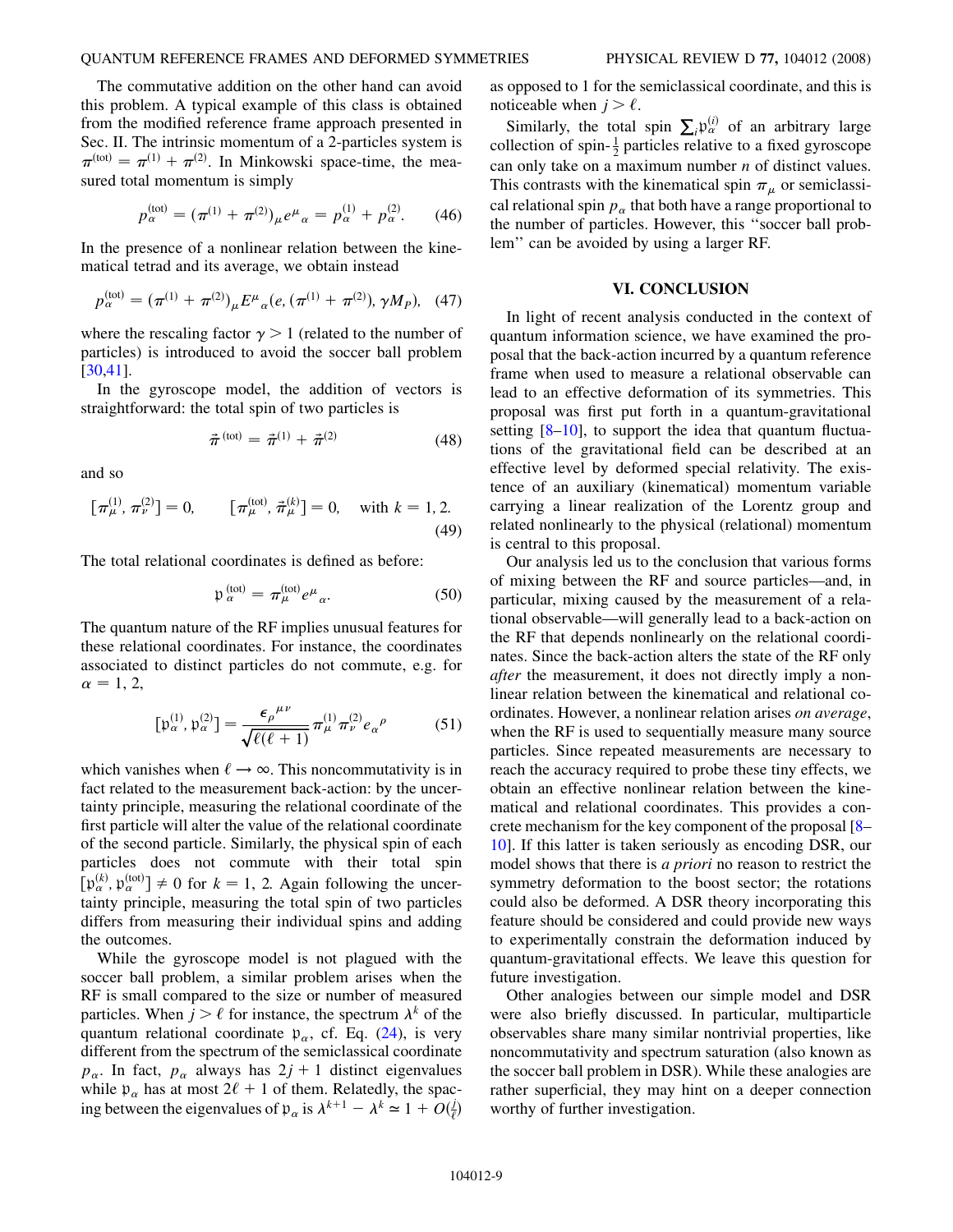<span id="page-9-0"></span>Finally, the important and unavoidable role of irreversibility in the measurement back-action was also discussed. When used to perform sequential measurements on distinct particles, the RF will generally degrade. This places important constraints on the measurability of the effective symmetry deformation, which is caused by the reversible component of the back-action. In our simple model, there exist a regime in which the back-action is dominated by a its reversible component, but it is not clear how this generalizes to a broader context.

## ACKNOWLEDGMENTS

We thank Gerard Milburn, Kenny Pregnell, and Jon Yard for stimulating discussions that motivated parts of this work. D. P. is supported in part by the Gordon and Betty Moore Foundation through Caltech's Center for the Physics of Information, by the National Science Foundation under Grant No. PHY-0456720, and by the Natural Sciences and Engineering Research Council of Canada. F. G. would like to thank M. Nielsen for his kind hospitality at the University of Queensland where this project was initiated.

# APPENDIX: COMPLETE SET OF CONSTRAINED OBSERVABLES

In this Appendix, we construct the complete algebra of constrained observables for a collection of spin particles constrained to be invariant under a global  $SU(2)$  symmetry. We recover, in particular, the relational observables of Sec. III.

This algebra of constrained observables can be constructed using the Schwinger-Jordan representation which encodes the spin of a particle in a pair of constrained harmonic oscillators. Consider two quantum harmonic oscillators:

$$
[a, a†] = [b, b†] = 1, \qquad [a, b] = 0.
$$

These can be used to define spin operators

$$
J_z = \frac{1}{2}(a^{\dagger}a - b^{\dagger}b), \qquad J_+ = a^{\dagger}b,
$$
  

$$
J_- = J_+^{\dagger} = ab^{\dagger}, \qquad E = \frac{1}{2}(a^{\dagger}a + b^{\dagger}b).
$$

The operators  $J$ 's define a  $su(2)$  algebra while the total energy  $E$  commutes with the  $J$ 's and is thus a Casimir operator for  $su(2)$ :

$$
[E, \cdot] = 0, \qquad [J_z, J_{\pm}] = \pm J_{\pm}, \qquad [J_+, J_-] = 2J_z.
$$

The spin representations at fixed  $j$ 's are given by fixing the total energy  $E$ . Then diagonalizing the two operators  $E$  and  $J_z$ , we obtain the simple correspondence between the  $SU(2)$  usual basis  $\vert jm \rangle$  and the basis defined by the energy levels  $|n_a n_b\rangle$  of the two oscillators:

$$
j = \frac{1}{2}(n_a + n_b), \qquad m = \frac{1}{2}(n_a - n_b),
$$
  

$$
E|jm\rangle = j|jm\rangle, \qquad J_z|jm\rangle = m|jm\rangle.
$$

Each particle  $\pi_i$  can therefore be seen as arising from a pair of harmonic oscillators  $(a_i, b_i)$  with total energy fixed to j. Thus, we seek for the algebra of operators constructed from pairs of harmonic oscillators, with fixed energy, and invariant under the global  $SU(2)$  action. It is given by [\[42\]](#page-10-0) single-particle operators

$$
E_i = \frac{1}{2}(a_i^\dagger a_i + b_i^\dagger b_i),
$$

and operators acting on each pair of spins

$$
E_{ij} = \frac{1}{2} (a_i^{\dagger} a_j + a_j^{\dagger} a_i + b_i^{\dagger} b_j + b_j^{\dagger} b_i),
$$
  

$$
F_{ij} = \frac{i}{2} (a_i^{\dagger} a_j - a_j^{\dagger} a_i + b_i^{\dagger} b_j - b_j^{\dagger} b_i).
$$

This way, we obtain  $N + 2N(N - 1)/2 = N^2$  operators. It is straightforward to check that the  $E_i$ ,  $E_{ij}$ ,  $F_{ij}$  are all Hermitian operators and form a  $u(N)$  Lie algebra. Then, quotienting by the trivially invariant operator  $E = \sum_i E_i$ ,<br>we get that the invariant algebra is  $su(N)$ . It is useful to we get that the invariant algebra is  $su(N)$ . It is useful to introduce the following operators  $G_{ij} = E_{ij} + iF_{ij}$  and  $G_{ij}^{\dagger} = E_{ij} - iF_{ij} = G_{ji}$ , which have the following commutation relations:

$$
[G_{ij}, G_{ij}^{\dagger}] = 2(E_j - E_i), \t [G_{ij}, E_i] = +\frac{1}{2}G_{ij},
$$
  

$$
[G_{ij}, E_j] = -\frac{1}{2}G_{ij}^{\dagger}, \t [G_{ij}, G_{ki}] = G_{kj}.
$$

The quantum relational coordinates for particle  $k$  can be expressed in terms of these operators

$$
\mathfrak{p}_{\alpha} = \frac{1}{2} G^{\dagger k \alpha} G^{k \alpha} - E^k E^{\alpha} - E^k. \tag{A1}
$$

As a final comment, note that this ''spin particles universe'' can be interpreted as an intertwiner and associated to a fuzzy geometry [\[42\]](#page-10-0).

- [1] G. Amelino-Camelia, Mod. Phys. Lett. A 17, 899 (2002).
- [2] U. Harbach, B. Koch, M. Bleicher, H. Stoecker, and S. Hossenfelder, Int. J. Mod. Phys. 20, 3334 (2005).
- [3] S. C. Zhang, T. H. Hansson, and S. Kivelson, Phys. Rev. Lett. 62, 82 (1989).
- [4] G. Amelino-Camelia, Int. J. Mod. Phys. D 11, 35 (2002).
- [5] G. Amelino-Camelina, Nature (London) 418, 34 (2002).
- [6] J. Kowalski-Glikman, Lect. Notes Phys. **669**, 131 (2005).
- [7] J. Kowalski-Glikman, arXiv:gr-qc/0603022.
- [8] S. Liberati, S. Sonego, and M. Visser, Phys. Rev. D 71,